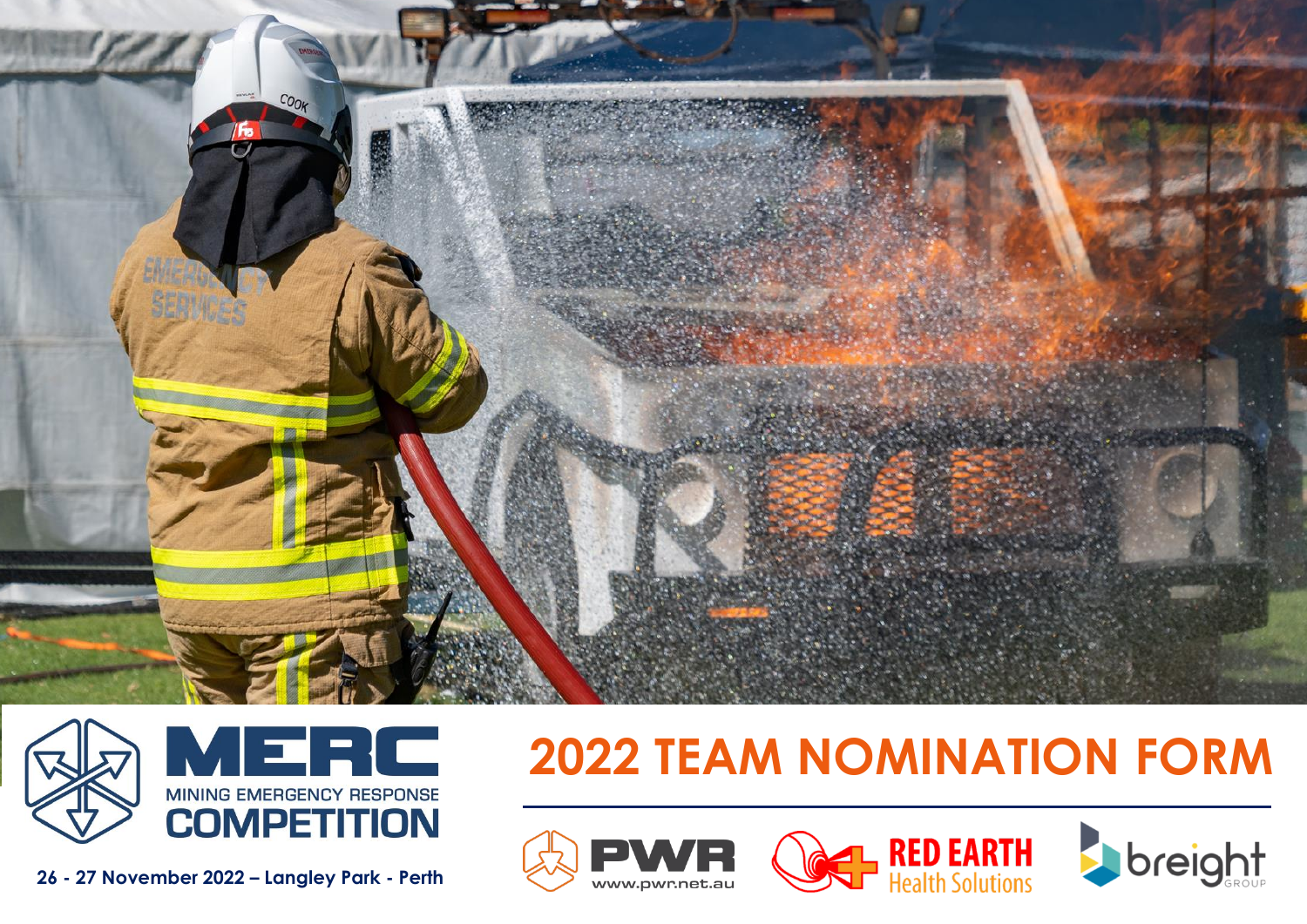# **WHY MERC?**

#### CONTINUOUS UPSKILLING

MERC believes that in an emergency you do not rise to the occasion but rather sink to the level of your training. This is why we continue to push the envelope on the level of emergency intervention preparedness of the teams through our courses and educational offering.

#### TRAINING THROUGH COMPETITION

MERC simulates the pressure of a real-life emergency situation through competition, testing the abilities of individuals and teams to perform against deadlines in well structured, safe and consciously designed scenarios that foster collaboration and teamwork.

### PREVENTION EFFECTIVENESS

MERC adheres to the old sage that an ounce of prevention is worth a pound of cure by developing and promoting safety techniques that help avoid an emergency altogether.

### COMMUNITY ENGAGEMENT

MERC believes that business and local communities are partners in keeping each other safe. As such, we are helping forge and strengthen mutually beneficial connections between resource sector companies and the communities in which they operate.



I have been participating at MERC for the last ten years. Both my team and my own personal skills have developed dramatically over this time. With this we have been able to take our skills back to the worksite and the greater members of the ERT on site which has led to being better prepared to respond when needed.

For the Pannawonica VFRS, an no doubt other teams, MERC is a great opportunity to build relationships, skills and experience. We leave every year with such an improvement in our individual responders and a much stronger team for when we get called upon in our community.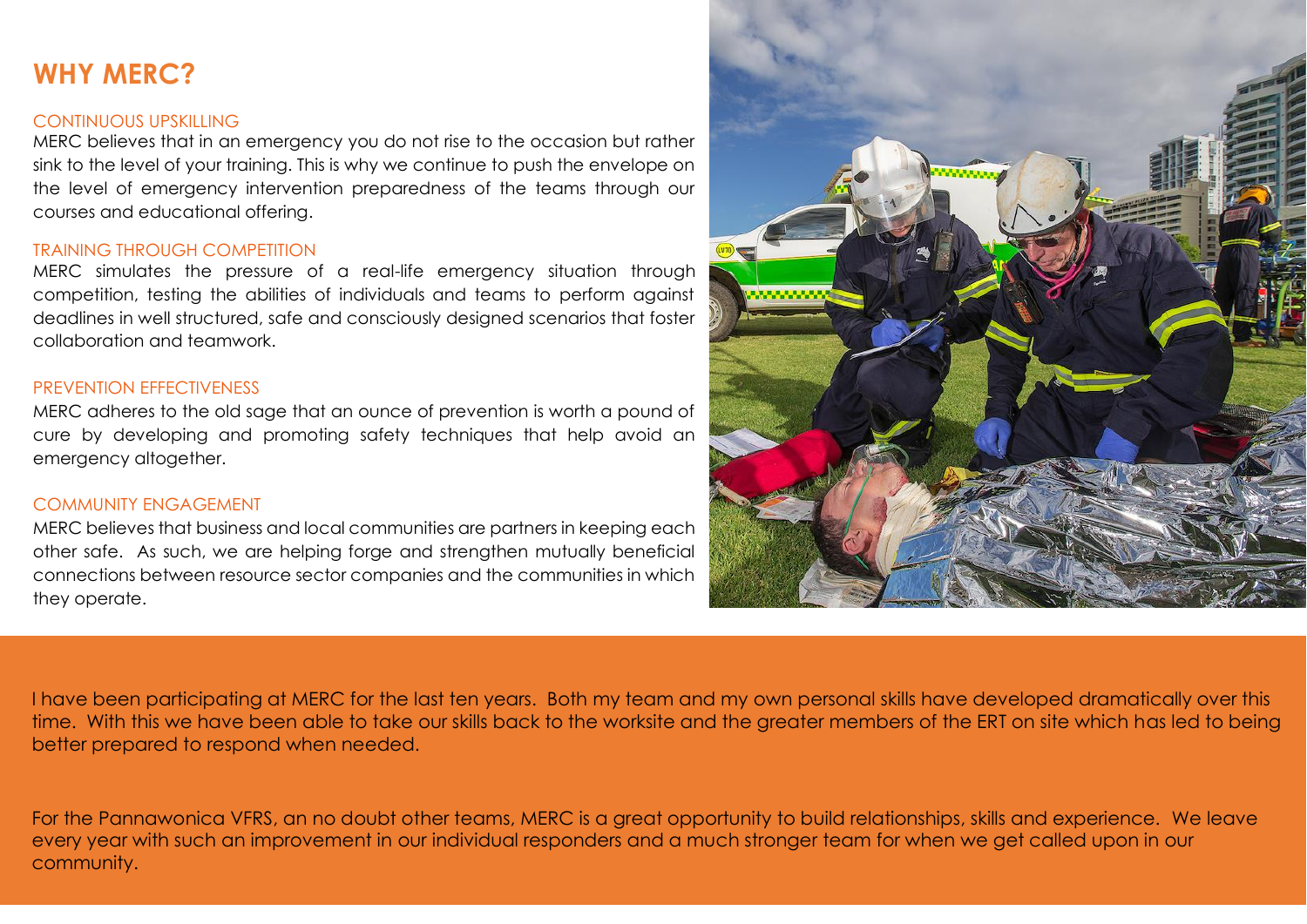

# **THE MERC EXPERIENCE**

FRIDAY 25 NOVEMBER Welcome Sundowner

SATURDAY 26 NOVEMBER Competition Day

SUNDAY 27 NOVEMBER Competition Day

Awards Ceremony

# **BE PART OF THE ACTION**

We give teams with all skill levels to test their capabilities, share their knowledge and identify opportunities to improve.

We encourage new teams, combined teams and new volunteers to Emergency Response.

## TEAMS WILL TEST THEIR CAPABILITY IN

- Emergency Response Team Readiness
- First Aid
- Confined Space
- Firefighting
- Vertical Rescue
- Road Crash Rescue
- Hazardous Materials

# PARTICIPANTS WILL LEARN NEW SKILLS

- Engage in hand on training sessions
- Experience new products and techniques with our sponsors expo

# **CHECK OUT OUR SOCIALS**



mercinperth



Mining Emergency Response **Competition**